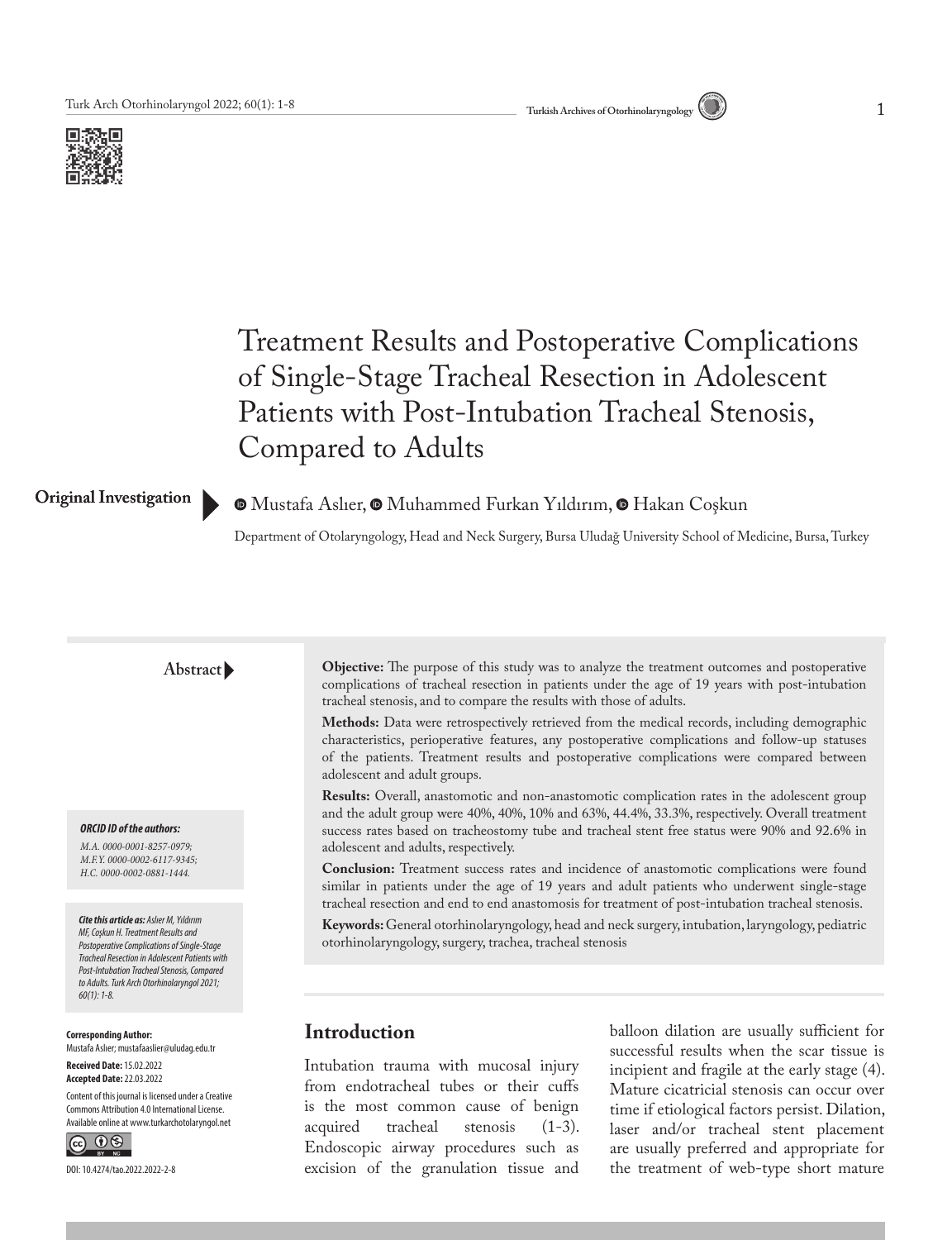cicatricial stenosis. However, long mature cicatricial or highgrade tracheal stenosis can pose a therapeutic challenge for surgeons.

Patients with long segment and/or high grade mature tracheal stenosis, or cartilaginous structural problems like tracheomalacia, may need more comprehensive open surgical interventions (4). Three types of open surgical methods, 'tracheal resection', 'slide tracheoplasty' and 'expansion tracheoplasty', have been defined for treating tracheal stenosis (1). Tracheal resection procedure is the complete excision of the stenotic segment and end-to-end anastomosis of the remaining healthy stumps of trachea as cricotracheal or tracheotracheal reconstruction. In contrast, expansion tracheoplasty increases the diameter of the tracheal airway lumen by using a graft without performing a circumferential tracheal resection (1). Slide tracheoplasty, is a surgical method that is generally preferred in the treatment of long segment congenital tracheal stenosis.

Circumferential tracheal resection with end-to-end anastomosis for the treatment of high grade mature tracheal stenosis has been frequently performed with high success rates in achieving decannulation of the adult patients with prolonged intubation (4, 5). Although surgical techniques and postoperative complications are well described in many studies, until quite recently, surgeons have been concerned about the potential adverse effects of tracheal and cricotracheal resection on upper aerodigestive tract growth process in the pediatric population (6). There are very few studies in the literature with a relatively small number of patients under the age of 19 years, in surgical outcomes and complications of tracheal resection for the treatment of acquired tracheal stenosis.

In this study we determined the overall, anastomotic and non-anastomotic postoperative complication rates, the incidence of need for adjunctive procedures after resection and treatment success rates of tracheal resection and end-toend anastomosis in patients under the age of 19 years with post-intubation tracheal stenosis and compared the results with those of adult patients. Additionally, we did an analysis to define the predictive preoperative and perioperative factors that might be related to treatment outcomes.

# **Methods**

This retrospective cohort study was approved by the Ethics Committee of the Bursa Uludağ University Faculty of Medicine (decision number: 2020-7/19 and date: 29.04.2020).

# **Study Groups**

The medical records of 37 consecutive patients who were treated with single-stage circumferential tracheal resection and end-to-end anastomosis due to post-intubation tracheal

stenosis at the Otolaryngology Clinic of Bursa Uludağ University between January 2005 and December 2019 were retrospectively reviewed. Patients who underwent tracheal resection due to congenital tracheal stenosis, tracheoesophageal fistula or neoplastic tumors of trachea were excluded. Patients with laryngotracheal stenosis (with glottic involvement) that required partial cricotracheal resection with thyrotracheal anastomosis and patients with tracheal stenosis extending below the thoracic trachea that required thoracotomy were excluded as well. Patients under the age of 19 years comprised the adolescent group and those

aged ≥19 years the adult group. Since we did not have any patients who had undergone tracheal resection due to postintubation tracheal stenosis before the age of nine, patients were classified as the adolescent group, and not the pediatric group.

# **Surgical Technique**

We used the surgical approach that was described by Grillo and Donahue (7). The main steps of the surgical technique have been described in detail in some previously published studies (8-10). Adult patients were extubated at the end of the surgery in the operating room if there were no comorbidities that required postoperative intensive care or mechanical ventilation. Adolescent patients, however, were followed under intubation in the intensive care unit for three postoperative days for effective neck stabilization, and chinto-chest sutures were placed in all patients.

# **Study Variables**

The independent variables were age, gender, presence of comorbidity, duration of intubation, presence of preexisting tracheotomy, Cotton–Myer grading, prior treatment procedures, length of resection, type of anastomosis (cricotracheal or tracheotracheal), use of laryngeal and tracheal releasing maneuvers. Preoperative features and Cotton-Myer grading of the patients were assessed from the rigid endoscopic examination records which were performed under general anesthesia before the tracheal resection surgery.

The dependent variables were the presence of postoperative complications (anastomotic, non-anastomotic and overall) and treatment outcomes (treatment success after tracheal resection, need for adjunctive procedures, treatment success after adjunctive procedures and mortality).

Age, gender, duration of intubation, presence of preoperative tracheostomy, presence of prior treatment, Cotton––Myer grading, type of resection, length of resection, number of resected tracheal rings and use of laryngeal release at the stage of reconstruction were analyzed as predictive factors for treatment success.

# **Statistical Analysis**

Statistical analyses were performed for comparisons of postoperative complications (anastomotic, non-anastomotic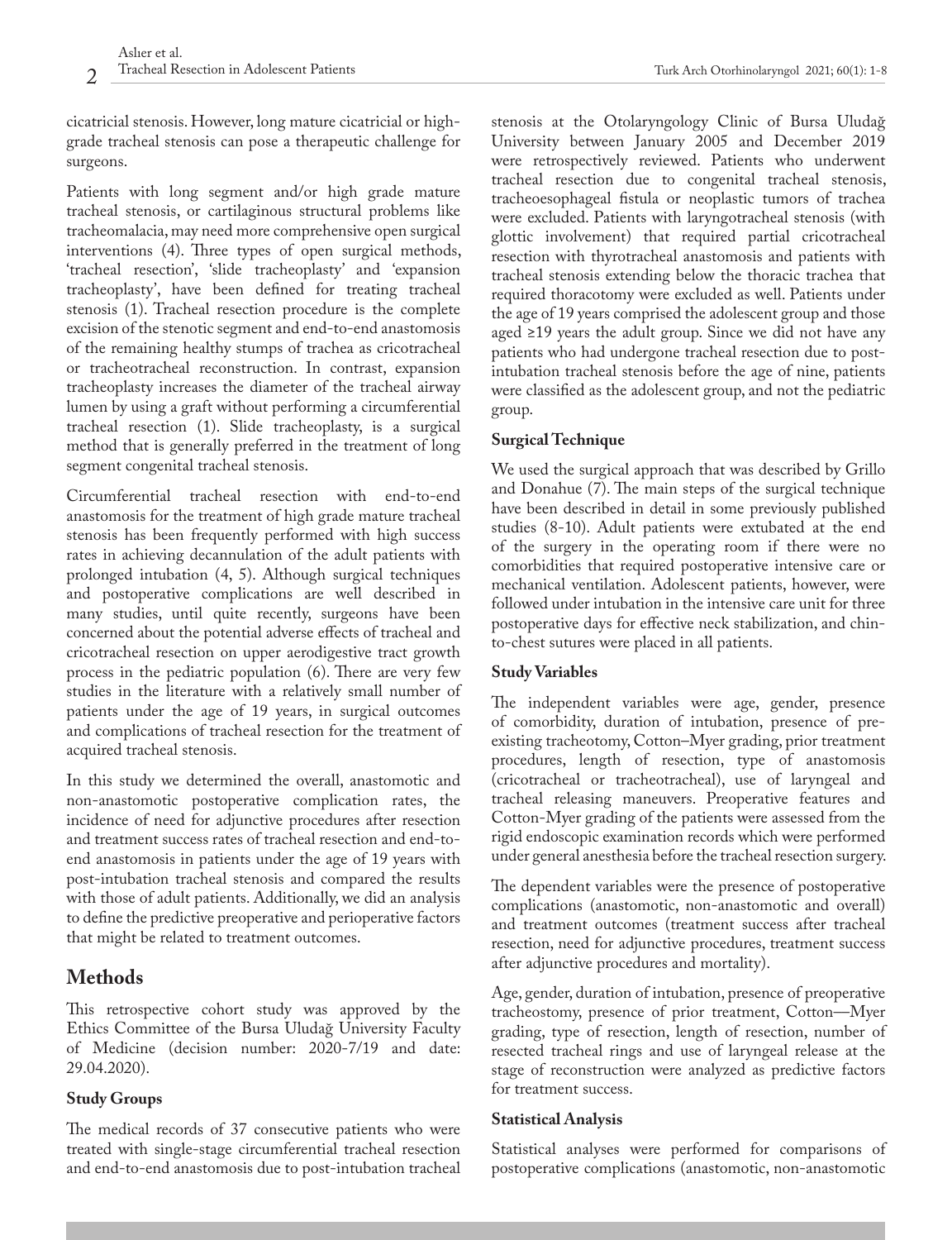and overall) and treatment outcomes between adolescent and adult patients. The preoperative and perioperative predictive factors potentially associated with treatment success without requiring any adjunctive procedures were analyzed by univariate analysis. Categorical variables were analyzed by Fisher's exact test and continuous variables with the Mann– Whitney U test. Commercially available software (SPSS Version 23.0, IBM, Armonk, NY) was used for the analyses and level of statistical significance was assumed as p<0.05.

# **Results**

### **Patient Characteristics and Preoperative Findings**

A total of 37 (21 male and 16 female) patients with a mean age of 36.97 (range: 9 to 73) years were included in the study. There were 10 (27%) patients in the adolescent group and 27 (73%) patients in the adult group. Mean duration of intubation was 15.93 (range: 1 to 60) days. Thirty-one (83.8%) patients had pre-existing tracheotomy and 26 (70.3%) had prior treatment before tracheal resection. Based on the Cotton–Myer grading system, 8 (21.6%) patients were classified as grade II, 22 (59.5%) as grade III, and 7 (18.9%) patients were classified as grade IV. Mean follow-up time after surgery was 20.8 (range: 3 to 84) months.

There were no significant differences between the adolescent and adult groups in terms of gender, duration of intubation, pre-existing tracheotomy, prior treatment before tracheal resection, Cotton–Myer grading and duration of followup according to the statistical analysis (p=1.000, p=0.302, p=0.653, p=1.000, p=0.906 and p=0.674 respectively). Patient characteristics and preoperative findings are summarized in Table 1.

### **Perioperative Findings**

The mean length of tracheal resection was 2.21 (range: 1 to 4.5) cm, 2.2 (range: 1 to 3.5) cm and 2.22 (range: 1 to 4.5) cm in overall, adolescent and adult groups, respectively (p=0.933). The mean number of tracheal rings resected during surgery was 4.51 (range: 2 to 8) in overall and five (range: 3 to 7) and 4.33 (range: 2 to 8) in the adolescent and adult groups, respectively (p=0.229). Laryngeal release was performed in 16 (43.2%) of the patients; namely, four (40%) and 12 (44.4%) patients in adolescent and adult groups, respectively (p=1.000).

Tracheotracheal anastomosis was performed in 27 (73%) patients and cricotracheal anastomosis was performed in 10 (27%) patients for reconstruction. Tracheotracheal anastomosis was performed in six (60%) patients in the adolescent group and in 21 (77.8%) patients in the adult group. Cricotracheal anastomosis was performed in four (40%) patients in the adolescent group and in six (22.2%) patients in the adult group. There were no significant differences between adolescent and adult groups in terms

| Table 1. Patient characteristics and surgical features |                                 |                            |                                     |           |  |  |  |
|--------------------------------------------------------|---------------------------------|----------------------------|-------------------------------------|-----------|--|--|--|
|                                                        | Adolescent<br>group<br>$(n=10)$ | Adult<br>group<br>$(n=27)$ | Total<br>study<br>group<br>$(n=37)$ | p-value   |  |  |  |
| Age (years)                                            |                                 |                            |                                     |           |  |  |  |
| Min                                                    | 9                               | 19                         | 9                                   |           |  |  |  |
| Max                                                    | 18                              | 73                         | 73                                  |           |  |  |  |
| Mean                                                   | 14.20                           | 45.41                      | 36.97                               |           |  |  |  |
| <b>SD</b>                                              | 3.910                           | 15.741                     | 19.499                              |           |  |  |  |
| Gender                                                 |                                 |                            |                                     |           |  |  |  |
| Male                                                   | $6(60\%)$                       | 15 (55.6%)                 | 21 (56.8%)                          | $1.000*$  |  |  |  |
| Female                                                 | $4(40\%)$                       | 12 (44.4%)                 | 16 (43.2%)                          |           |  |  |  |
| Duration of intubation (days)                          |                                 |                            |                                     |           |  |  |  |
| Min                                                    | 7                               | 1                          | 1                                   |           |  |  |  |
| Max                                                    | 35                              | 60                         | 60                                  |           |  |  |  |
| Mean                                                   | 12.20                           | 21.56                      | 19.03                               | $0.302**$ |  |  |  |
| <b>SD</b>                                              | 8.176                           | 17.425                     | 15.930                              |           |  |  |  |
| Pre-existing<br>tracheotomy                            | 8(80%)                          | 23 (85.2%)                 | 31 (83.8%)                          | $0.653*$  |  |  |  |
| Prior Treatment                                        | 7(70%)                          | 19 (70.4%)                 | 26 (70.3%)                          | $1.000*$  |  |  |  |
| Cotton-Myer grading                                    |                                 |                            |                                     |           |  |  |  |
| Grade 2                                                | 2(20%)                          | $6(22.2\%)$                | 8 (21.6%)                           |           |  |  |  |
| Grade 3                                                | $6(60\%)$                       | 16 (59.3%)                 | 22 (59.5%)                          | $0.906**$ |  |  |  |
| Grade 4                                                | 2(20%)                          | 5(18.5%)                   | $7(18.9\%)$                         |           |  |  |  |
| Duration of follow-up (months)                         |                                 |                            |                                     |           |  |  |  |
| Min                                                    | 3                               | 4                          | 3                                   |           |  |  |  |
| Max                                                    | 33                              | 84                         | 84                                  |           |  |  |  |
| Mean                                                   | 16.90                           | 26.222                     | 23.70                               | $0.674**$ |  |  |  |
| SD                                                     | 8.647                           | 23.474                     | 20.839                              |           |  |  |  |
| Length of resection (cm)                               |                                 |                            |                                     |           |  |  |  |
| Min                                                    | 1                               | 1                          | 1                                   |           |  |  |  |
| Max                                                    | 3.5                             | 4.5                        | 4.5                                 |           |  |  |  |
| Mean                                                   | 2.200                           | 2.222                      | 2.216                               | $0.933**$ |  |  |  |
| <b>SD</b>                                              | 0.788                           | 0.933                      | 0.886                               |           |  |  |  |
| Number of resected tracheal rings                      |                                 |                            |                                     |           |  |  |  |
| Min                                                    | 3                               | 2                          | 2                                   |           |  |  |  |
| Max                                                    | 7                               | 8                          | 8                                   | $0.229**$ |  |  |  |
| Mean                                                   | 5.00                            | 4.33                       | 4.51                                |           |  |  |  |
| <b>SD</b>                                              | 1.414                           | 1.797                      | 1.710                               |           |  |  |  |
| Laryngeal release                                      | 4(40%)                          | 12 (44.4%)                 | 16 (43.2%)                          | $1.000*$  |  |  |  |
| Type of anastomosis                                    |                                 |                            |                                     |           |  |  |  |
| Tracheal                                               | 6(60%)                          | 21 (77.8%)                 | 27 (73%)                            | $0.407*$  |  |  |  |
| Cricotracheal                                          | 4(40%)                          | $6(22.2\%)$                | 10 (27%)                            |           |  |  |  |
|                                                        |                                 |                            |                                     |           |  |  |  |

\*Fisher's Exact test, \*\*Mann–Whitney U test, Min: Minimum, Max: Maximum, SD: Standard deviation, n: Number

of the type of anastomosis (p=0.407). Table 1 shows the summary of perioperative findings according to patient groups.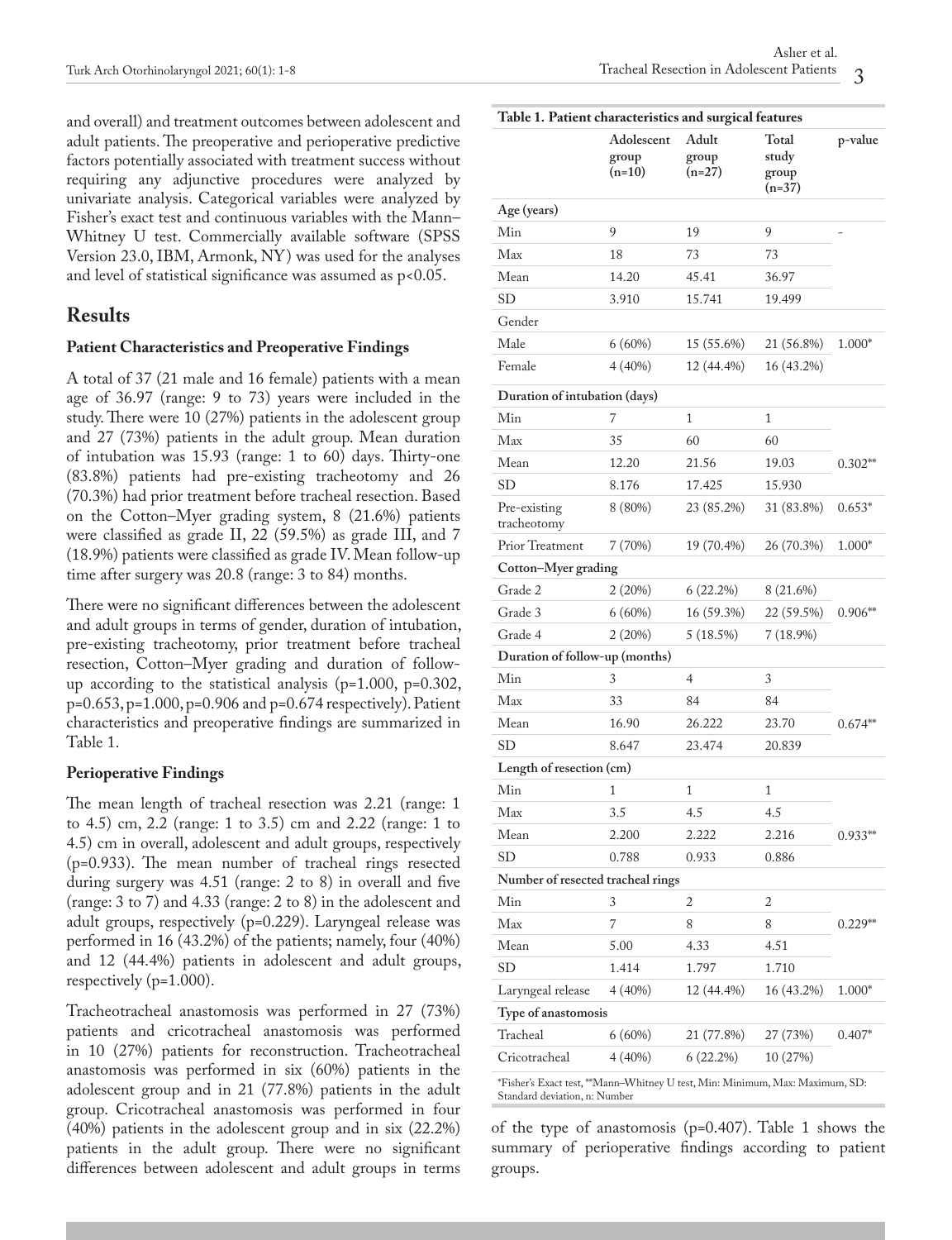# **Postoperative Complications**

Postoperative complications occurred in 21 (56.8%) patients. Of these, 16 (43.2%) were anastomotic and 10 (27%) were non-anastomotic. The incidences of total complications in adolescent and adult patients were 40% (n=4) and 63% (n=17), respectively. The most frequent complications were restenosis (n=8, 21.6%), anastomotic dehiscence (n=5, 13.5%), pneumonia (n=4, 10.8%) and granulation tissue formation (n=3, 8.1%). Other complications were hematoma (n=2, 5.4%), unilateral cord vocal immobility (n=2, 5.4%), wound site infection  $(n=1, 2.7\%)$  and keloid  $(n=1, 2.7\%)$ .

The incidences of anastomotic complications in adolescent and adult patients were  $40\%$  (n=4) and  $44.4\%$  (n=12), respectively. Restenosis was the most frequent anastomotic complication in both groups and occurred in two (20%) of the adolescent patients and six (22.2%) of the adult patients. The incidences of non-anastomotic complications in adolescent and adult patients were 10% (n=1) and 33.3% (n=9), respectively. The solely non-anastomotic complication of the one adolescent patient was cord vocal immobility. In the adult group, pneumonia (n=4, 14.8%) was the most frequent non-anastomotic complication. A summary of the postoperative complications according to patient groups is given in Table 2.

#### **Treatment Outcomes and Mortality**

**Table 2. Postoperative complications and treatment results**

The overall success rate after initial surgery was 64.9% (n=24). There were no differences between the success rates of the adolescent and the adult patients (p=0.716), and properly functioning anastomosis was achieved in six (60%) of the adolescents and 18 (66.7%) of the adults without the need for any adjunctive treatment. After the initial surgery, adjunctive procedures were performed in three (30%) adolescents and eight (29.6%) adults (p=1.000). Final treatment success, based on decannulation and tracheal stent-free status, was accomplished in 34 (91.9%) of the patients; namely, nine (90%) adolescents and 25 (92.6%) adults (p=1.000). Overall mortality rate was 5.4% (n=2): major anastomotic dehiscence occurred in one patient from each group, as a result of which both patients died from respiratory arrest before any surgical intervention could be done. Table 2 shows the summary of treatment outcomes and mortality rates.

### **Results of Univariate Analysis**

None of the predictive factors (age, gender, duration of intubation, preoperative tracheotomy, prior treatment, Cotton-Myer grading, type of resection, length of resection, number of resected tracheal rings and laryngeal release) were related to the success of the treatment after initial surgery (p>0.05). The results of the univariate analysis are given in Table 3.

# **Discussion**

| Table 2. I ostoperative complications and treatment results |                                 |                         |                               |              |
|-------------------------------------------------------------|---------------------------------|-------------------------|-------------------------------|--------------|
|                                                             | Adolescent<br>group<br>$(n=10)$ | Adult group<br>$(n=27)$ | Total study group<br>$(n=37)$ | p-value      |
| <b>Total complications</b>                                  | 4(40%)                          | 17 (63%)                | 21 (56.8%)                    | $0.274*$     |
| Anastomotic complications                                   |                                 |                         |                               |              |
| Total                                                       | 4(40%)                          | 12 (44.4%)              | 16 (43.2%)                    | $1.000*$     |
| Restenosis                                                  | 2(20%)                          | $6(22.2\%)$             | 8 (21.6%)                     | $1.000*$     |
| Dehiscence                                                  | $1(10\%)$                       | $4(14.8\%)$             | $5(13.5\%)$                   | $1.000*$     |
| Granulation tissue                                          | $1(10\%)$                       | $2(7.4\%)$              | $3(8.1\%)$                    | $1.000*$     |
| Non-anastomotic complications                               |                                 |                         |                               |              |
| Total                                                       | $1(10\%)$                       | $9(33.3\%)$             | 10 (27.0%)                    | $0.229*$     |
| Pneumonia                                                   | None                            | $4(14.8\%)$             | $4(10.8\%)$                   |              |
| Hematoma                                                    | None                            | $2(7.4\%)$              | $2(5.4\%)$                    |              |
| Vocal cord paralysis                                        | $1(10\%)$                       | $1(3.7\%)$              | $2(5.4\%)$                    |              |
| Wound site infection                                        | None                            | 1(3.7%)                 | 1(2.7%)                       |              |
| Keloid                                                      | None                            | 1(3.7%)                 | 1(2.7%)                       |              |
| Successful treatment after initial surgery                  | 6(60%)                          | 18 (66.7%)              | 24 (64.9%)                    | $0.716*$     |
| Adjunctive procedures needed after initial surgery          | 3(30%)                          | 8 (29.6%)               | 11 (29.7%)                    | $1.000^\ast$ |
| Successful treatment after adjunctive procedures            | $9(90\%)$                       | 25 (92.6%)              | 34 (91.9%)                    | $1.000*$     |
| With tracheotomy at last control                            | None                            | $1(3.7\%)$              | 1(2.7%)                       | $1.000*$     |
| Mortality                                                   | $1(10\%)$                       | 1(3.7%)                 | $2(5.4\%)$                    | $0.473*$     |
| *Fisher's Exact test, n: Number                             |                                 |                         |                               |              |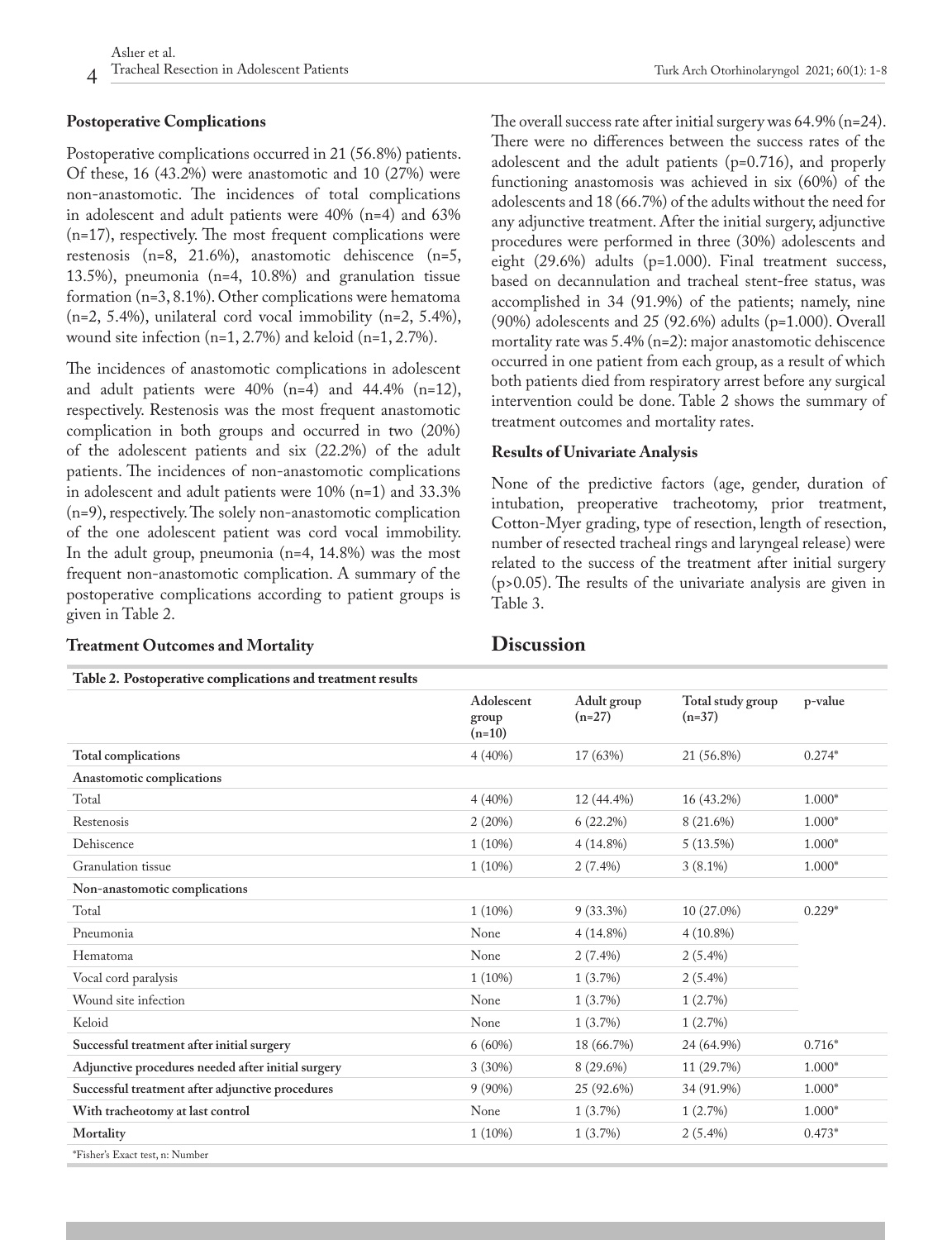| Table 3. Results of univariate analysis |                                                      |                        |            |  |  |
|-----------------------------------------|------------------------------------------------------|------------------------|------------|--|--|
|                                         | Successful treatment result after initial<br>surgery |                        |            |  |  |
|                                         | Yes<br>$(n=24)$ (64.9%)                              | No<br>$(n=13)$ (35.1%) | p-value    |  |  |
| Age (years)                             |                                                      |                        |            |  |  |
| Min                                     | 9                                                    | 11                     | $0.987***$ |  |  |
| Max                                     | 73                                                   | 61                     |            |  |  |
| Mean                                    | 36.75                                                | 37.38                  |            |  |  |
| <b>SD</b>                               | 20.659                                               | 17.952                 |            |  |  |
| Adolescent group                        |                                                      |                        |            |  |  |
| Yes                                     | $6(16.2\%)$                                          | $4(10.8\%)$            | $0.716*$   |  |  |
| N <sub>o</sub>                          | 18 (48.6)                                            | 9(24.3%)               |            |  |  |
| Gender                                  |                                                      |                        |            |  |  |
| Male                                    | 16 (43.2%)                                           | 5(13.5%)               |            |  |  |
| Female                                  | 8 (21.6%)                                            | 8 (21.6%)              | $0.192**$  |  |  |
| Duration of intubation (days)           |                                                      |                        |            |  |  |
| Min                                     | 4                                                    | $\mathbf{1}$           |            |  |  |
| Max                                     | 60                                                   | 58                     |            |  |  |
| Mean                                    | 19.92                                                | 17.38                  | $0.236***$ |  |  |
| SD                                      | 15.388                                               | 17.405                 |            |  |  |
| Preoperative tracheotomy                |                                                      |                        |            |  |  |
| Yes                                     | 19 (51.4%)                                           | 12 (32.4%)             | $0.394*$   |  |  |
| $\rm No$                                | 5 (13.5%)                                            | 1(2.7%)                |            |  |  |
| Prior treatment                         |                                                      |                        |            |  |  |
| Yes                                     | 18 (48.6%)                                           | 8 (21.6%)              | $0.465*$   |  |  |
| $\rm No$                                | $6(16.2\%)$                                          | 5(13.5%)               |            |  |  |
| Cotton-Myer grading                     |                                                      |                        |            |  |  |
| Grade 2                                 | 3                                                    | 5                      |            |  |  |
| Grade 3                                 | 17                                                   | 5                      | $0.441***$ |  |  |
| Grade 4                                 | $\overline{4}$                                       | 3                      |            |  |  |
| Type of resection                       |                                                      |                        |            |  |  |
| Tracheal                                | 16 (43.2%)                                           | 11 (29.7%)             | $0.440*$   |  |  |
| Cricotracheal                           | 8 (21.6%)                                            | $2(5.4\%)$             |            |  |  |
| Length of resection (cm)                |                                                      |                        |            |  |  |
| Min                                     | 1                                                    | $\mathbf{1}$           |            |  |  |
| Max                                     | 4.5                                                  | $\overline{4}$         | $0.519***$ |  |  |
| Mean                                    | 2.292                                                | 2.077                  |            |  |  |
| <b>SD</b>                               | 0.954                                                | 0.759                  |            |  |  |
| Number of resected tracheal rings       |                                                      |                        |            |  |  |
| Min                                     | 2                                                    | 2                      |            |  |  |
| Max                                     | 8                                                    | 8                      | $0.499***$ |  |  |
| Mean                                    | 4.67                                                 | 4.23                   |            |  |  |
| SD                                      | 1.810                                                | 1.536                  |            |  |  |
| Laryngeal release                       |                                                      |                        |            |  |  |
| Yes                                     | 10 (27%)                                             | 6(16.2%)               |            |  |  |
| No                                      | 14 (37.8%)                                           | $7(18.9\%)$            | $1.000**$  |  |  |
|                                         |                                                      |                        |            |  |  |

\*Fisher's Exact test, \*\*Chi-square test (continuity correction), \*\*\* Mann–Whitney U test, Min: Minimum, Max: Maximum, SD: Standard deviation, n: Number

Circumferential tracheal resection and end-to-end anastomosis has been successfully described for the definitive treatment of acquired mature benign tracheal stenosis, with reports of high decannulation rates greater than 90% in adult patients (1-3, 5, 11). However, the management of pediatric airway disorders can be challenging for surgeons and major tracheal procedures are uncommon. There are very few articles in the literature that report about the treatment results and the postoperative complications of tracheal resection in pediatric patients with acquired benign tracheal stenosis (non-congenital) (8, 12, 13). To the best of our knowledge, this is the first report analyzing the incidence of anastomotic complications after single stage tracheal resection together with end-to-end anastomosis indicated for treating postintubation tracheal stenosis in patients under the age of 19 years and adult patients comparatively.

The incidences of postoperative complications after tracheal resection and end-to-end anastomosis are reported between 5% to 46% in the literature (3, 14-16). Some authors defined the postoperative complications as anastomotic and non-anastomotic (14, 17). Anastomotic complications are generally more common and closely associated with surgical success, and rates even mortality. Formation of granulation tissue at the site of the anastomosis was the most common anastomotic complication of tracheal resection before the suture materials (used for anastomosis) were changed from non-absorbable to absorbable sutures (18, 19). Recent studies show restenosis to be more common than granulation tissue formation with reported incidences of 30%–40% (2, 8, 10, 16, 17). Anastomotic separation is rare, yet the most devastating complication following tracheal resection. Minor separation can occur in some cases and only with subcutaneous emphysema; however, can occasionally require surgical intervention as a major complication and may result in death unless the airway is immediately stabilized. The rate of anastomotic separation after tracheal resection ranges from 4% to 14% and its related mortality can reach 7.8% (14, 20). The 5.4% mortality rate we found in our study was similar to those reported in the literature. In two of our patients, progressive extensive subcutaneous emphysema in the neck and upper chest region developed and sudden respiratory distress emerged in the postoperative period (7th and 9th days). Respiratory arrest occurred within a short time and the patients expired due to major anastomotic dehiscence before any surgical intervention could be done.

Few studies in the literature report a high number of patients with anastomotic complications of tracheal resection. Wright et al. (14) reported the rate of anastomotic complications as 9% (37 separation of anastomosis, 37 restenosis and 7 granulation tissue) among 901 patients, of whom 62 were younger than 17 years of age. They indicated that age was a negative predictive factor for anastomotic separation. Bibas et al. (17) observed anastomotic complications in 20 out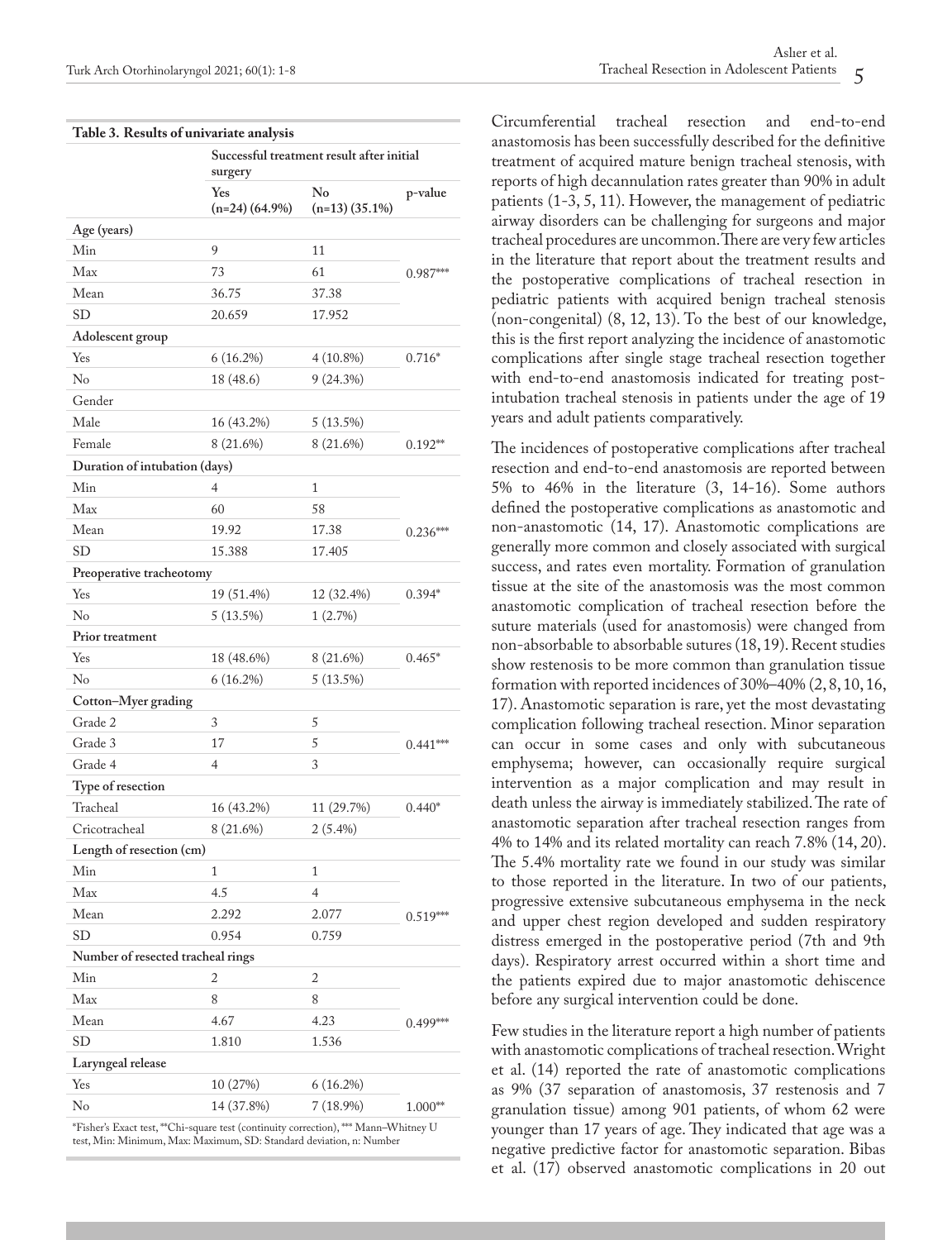of 94 adult patients (21.3%). Restenosis, granulation tissue formation and anastomotic separation in anastomotic line occurred in 15 (%16), four and one patients, respectively, in their study population. Piazza et al. (20) reported the rate of anastomotic complications as 46% (40 patients) among their 87 patients who underwent cricotracheal/tracheal resection due to benign tracheal stenosis. Anastomotic separation and restenosis occurred in seven (8%) and six (7%) of their patients, respectively. In a recent study including 166 adult patients at three different otorhinolaryngology departments, Fiz et al. (21) reported the overall surgical complication rate as 46%. Laryngeal edema requiring treatment was the most common complication seen in 10 (13.3%), followed by anastomotic separation in eight (10.8%) and granulation tissue formation in seven (9%) of their patients. In another study, Fiz et al. (13) reported the treatment results of 191 pediatric patients who underwent tracheal or laryngotracheal resections due to congenital or acquired laryngotracheal stenosis in four different hospitals. Single stage tracheal surgery was performed in 106 (%55.5) patients. The surgeons performed four different types of cricotracheal resections that were previously classified by Piazza et al. (13, 20). Type A resection was performed in eight patients, Type B in 31 patients, Type C in 113 patients and Type D resection in 39 patients. They determined the decannulation rate as 76% without the need for additional treatment and the final decannulation rate as 88%. Their mean overall complication rate was 24.1%. Laryngeal edema was the most common (8.9%) complication. Anastomotic separation, restenosis and granulation tissue formation occurred in 6.3%, 3.7% and 3.7% of their patients, respectively. Revision surgery was required in 74 patients (38.7%). Stenosis extending to 3–4 subsites of laryngotracheal unit, patients with airway comorbidities and patients with high European Laryngotracheal Society Score were described as risk factors of complications. If we compare the two studies by Fiz et al. (13, 21) the most common complication was laryngeal edema in both adult and pediatric patients. The overall complication rate was higher in adult patients (46% to 24.1%).

In our study, the incidences of overall and anastomotic complication rates after tracheal resection were comparable to those of the previous studies (40% in adolescents and 44.4% in adults). We found restenosis as the most common anastomotic complication. There were no significant differences between the adolescent and adult groups in terms of treatment success and the need for adjunctive procedures. We achieved 90% successful treatment results after tracheal resection +/- adjunctive procedures in the adolescent group with similar complication rates compared to adults.

A tension-free anastomotic line is essential for avoiding such anastomotic complications. The elasticity of the intercartilaginous ligaments is sufficient for low anastomosis tension in limited resections. Many researchers noted

that resection less than four cm was safe and adequate (9, 14, 19). If the length of the resection was more than four cm, adjunctive surgical interventions were usually needed. Laryngeal and tracheal release techniques have been used for decreasing the tension at the anastomotic site. However, excessive release procedures may prevent the elevation of the larynx during swallowing and thereby cause dysphagia and aspiration pneumonia (22). Determining the margins of a safe resection is more complicated since the total length of the trachea differs by age in pediatric patients. Previous studies recommend that short segment stenosis on less than 30% of the trachea should be safely resected in pediatric patients (23, 24). In our study, the length of the stenotic segment resected in all adolescent patients was relatively short and not more than 30% of the tracheal length. The most extensive resection was 3.5 cm in two patients aged 17 years in the adolescent group. Resections of one to two cm were performed in four patients aged under 12 years. Therefore, in our study group, laryngeal release was needed in only four patients who were older than 16 years. We did not apply any laryngeal release procedure in patients aged under 16 years.

Based on the results of previous studies, young age, diabetes mellitus, smoking, high grade stenosis, previous history of tracheal surgery, preoperative tracheostomy, laryngotracheal resection, long segment resection greater than four cm and the need for laryngeal release are defined as risk factors for the failure of treatment and/or for complications (2, 17, 25). Our study was limited by a relatively small number of patients, this small size prevented the use of multivariate analysis to define the predictive factors for treatment outcomes. However, according to the results of the univariate analysis, age, gender, duration of intubation, presence of preoperative tracheostomy, presence of initial treatment, grade of stenosis, type of resection, length of resection, number of resected tracheal rings and presence of laryngeal release were not related to treatment success.

# **Conclusion**

The rates of anastomotic complications after tracheal resection and end-to-end anastomosis were similar between patients under the age of 19 and adult patients. Treatment success rates in adolescents were also as high as in adult patients. Basing on these results we can suggest that this surgery can be performed safely in patients aged younger than 19 years with high success rates and low complication risks.

**Ethics Committee Approval:** This retrospective cohort study was approved by the Ethics Committee of the Bursa Uludağ University Faculty of Medicine (decision number: 2020-7/19, date: 29.04.2020).

**Informed Consent:** Retrospective study.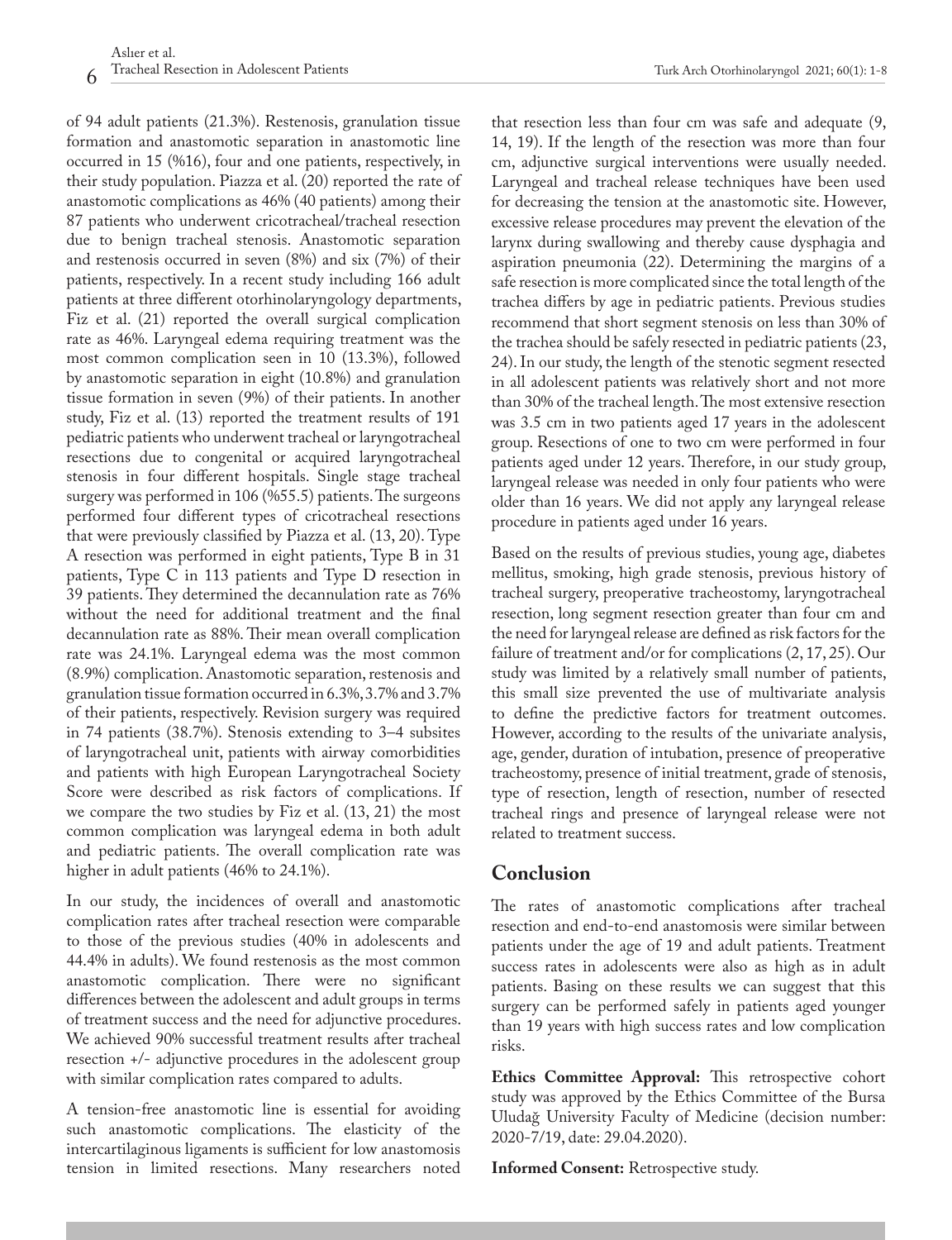**Peer-review:** Externally peer-reviewed.

#### **Authorship Contributions**

Surgical and Medical Practices: M.A., H.C., Concept: M.A., H.C., Design: H.C., Data Collection and/or Processing: M.A., M.F.Y., Analysis and/or Interpretation: M.A., M.F.Y., Literature Search: M.A., M.F.Y., Writing: M.A., H.C.

**Conflict of Interest:** The authors have no conflicts of interest to declare.

**Financial Disclosure:** The authors declared that this study has received no financial support.

#### **Main Points**

- Frequency of anastomotic complications after tracheal resection and end-to-end anastomosis is similar in patients under the age of 19 years and adults.
- According to the results of univariate analysis, age, gender, duration of intubation, presence of preoperative tracheostomy, presence of initial treatment, grade of stenosis, type of resection, length of resection, amount of resected tracheal rings and presence of laryngeal release are not related with treatment success.
- Treatment success rates in adolescents are also as high as in adult patients.
- Tracheal resection and end-to-end anastomosis can be performed safely in patients under the age of 19 years with high success rates and low risk of complications.

# **References**

- 1. Smith MM, Cotton RT. Diagnosis and management of laryngotracheal stenosis. Expert Rev Respir Med 2018; 12: 709- 17. [[Crossref](https://doi.org/10.1080/17476348.2018.1495564) ]
- 2. Kanlikama M, Celenk F, Gonuldas B, Gulsen S. Cervical tracheal resection and anastomosis for postintubation tracheal stenosis. J Craniofac Surg 2018; 29: 578-82. [[Crossref \]](https://doi.org/10.1097/SCS.0000000000004594)
- 3. Cardoso PFG, Bibas BJ, Minamoto H, Pêgo-Fernandes PM. Prophylaxis and treatment of complications after tracheal resection. Thorac Surg Clin 2018; 28: 227-41. [[Crossref](https://doi.org/10.1016/j.thorsurg.2018.01.008) ]
- 4. Brigger MT, Boseley ME. Management of tracheal stenosis. Curr Opin Otolaryngol Head Neck Surg 2012; 20: 491-6. [\[Crossref](https://doi.org/10.1097/MOO.0b013e328358566d) ]
- 5. Bailey M, Hoeve H, Monnier P. Paediatric laryngotracheal stenosis: a consensus paper from three European centres. Eur Arch Otorhinolaryngol 2003; 260: 118-23. [\[Crossref \]](https://doi.org/10.1007/s00405-002-0526-2)
- 6. Preciado D, Cotton RT, Rutter MJ. Single-stage tracheal resection for severe tracheal stenosis in older children. Int J Pediatr Otorhinolaryngol 2004; 68: 1-6. [\[Crossref \]](https://doi.org/10.1016/j.ijporl.2003.08.054)
- 7. Grillo HC, Donahue DM. Post intubation tracheal stenosis. Semin Thorac Cardiovasc Surg 1996; 8: 370-80. [\[Crossref \]](https://pubmed.ncbi.nlm.nih.gov/8899924/)
- 8. Wright CD, Graham BB, Grillo HC, Wain JC, Mathisen DJ. Pediatric tracheal surgery. Ann Thorac Surg 2002; 74: 308-13; discussion 314. [[Crossref \]](https://doi.org/10.1016/s0003-4975(02)03613-5)
- 9. Nandakumar R, Jagdish C, Prathibha CB, Shilpa C, Sreenivas V, Balasubramanya AM, Nayar RC. Tracheal resection with endto-end anastomosis for post-intubation cervical tracheal stenosis: study of 14 cases. J Laryngol Otol 2011; 125: 958-61. [\[Crossref \]](https://doi.org/10.1017/S002221511100137X)
- 10. Gozen ED, Yener M, Erdur ZB, Karaman E. End-to-end anastomosis in the management of laryngotracheal defects. J Laryngol Otol 2017; 131: 447-54. [\[Crossref \]](https://doi.org/10.1017/S0022215117000378)
- 11. Wynn R, Har-El G, Lim JW. Tracheal resection with end-toend anastomosis for benign tracheal stenosis. Ann Otol Rhinol Laryngol 2004; 113: 613-7. [\[Crossref \]](https://doi.org/10.1177/000348940411300803)
- 12. Hoetzenecker K, Schweiger T, Denk-Linnert DM, Klepetko W. Pediatric airway surgery. J Thorac Dis 2017; 9: 1663-71. [Crossref]
- 13. Fiz I, Monnier P, Koelmel JC, Di Dio D, Torre M, Fiz F, et al. Implementation of the European Laryngological Society classification for pediatric benign laryngotracheal stenosis: a multicentric study. Eur Arch Otorhinolaryngol 2019; 276: 785-92. [Crossref]
- 14. Wright CD, Grillo HC, Wain JC, Wong DR, Donahue DM, Gaissert HA, et al. Anastomotic complications after tracheal resection: prognostic factors and management. J Thorac Cardiovasc Surg 2004; 128: 731-9. [\[Crossref \]](https://doi.org/10.1016/j.jtcvs.2004.07.005)
- 15. El-Fattah AM, Kamal E, Amer HE, Fouda M, Elwahab AE, Tawfik A. Cervical tracheal resection with cricotracheal anastomosis: experience in adults with grade III-IV tracheal stenosis. J Laryngol Otol 2011; 125: 614-9. [\[Crossref \]](https://doi.org/10.1017/S0022215110002537)
- 16. Negm H, Mosleh M, Fathy H. Circumferential tracheal resection with primary anastomosis for post-intubation tracheal stenosis: study of 24 cases. Eur Arch Otorhinolaryngol 2013; 270: 2709-17. [Crossref]
- 17. Bibas BJ, Terra RM, Oliveira Junior AL, Tamagno MFL, Minamoto H, Cardoso PFG, et al. Predictors for postoperative complications after tracheal resection. Ann Thorac Surg 2014; 98: 277-82. [\[Crossref \]](https://doi.org/10.1016/j.athoracsur.2014.03.019)
- 18. Lanuti M, Mathisen DJ. Management of complications of tracheal surgery. Chest Surg Clin N Am 2003; 13: 385-97. [[Crossref \]](https://doi.org/10.1016/s1052-3359(03)00007-3)
- 19. Laccourreye O, Naudo P, Brasnu D, Jouffre V, Cauchois R, Laccourreye H. Tracheal resection with end-to-end anastomosis for isolated postintubation cervical trachea stenosis: long-term results. Ann Otol Rhinol Laryngol 1996; 105: 944-8. [[Crossref \]](https://doi.org/10.1177/000348949610501203)
- 20. Piazza C, Del Bon F, Paderno A, Grazioli P, Mangili S, Lombardi D, et al. Complications after tracheal and cricotracheal resection and anastomosis for inflammatory and neoplastic stenoses. Ann Otol Rhinol Laryngol 2014; 123: 798-804. [\[Crossref \]](https://doi.org/10.1177/0003489414538764)
- 21. Fiz I, Monnier P, Koelmel JC, Di Dio D, Fiz F, Missale F, et al. Multicentric study applying the European laryngological society classification of benign laryngotracheal stenosis in adults treated by tracheal or cricotracheal resection and anastomosis. Laryngoscope 2020; 130: 1640-5. [\[Crossref \]](https://doi.org/10.1002/lary.28274)